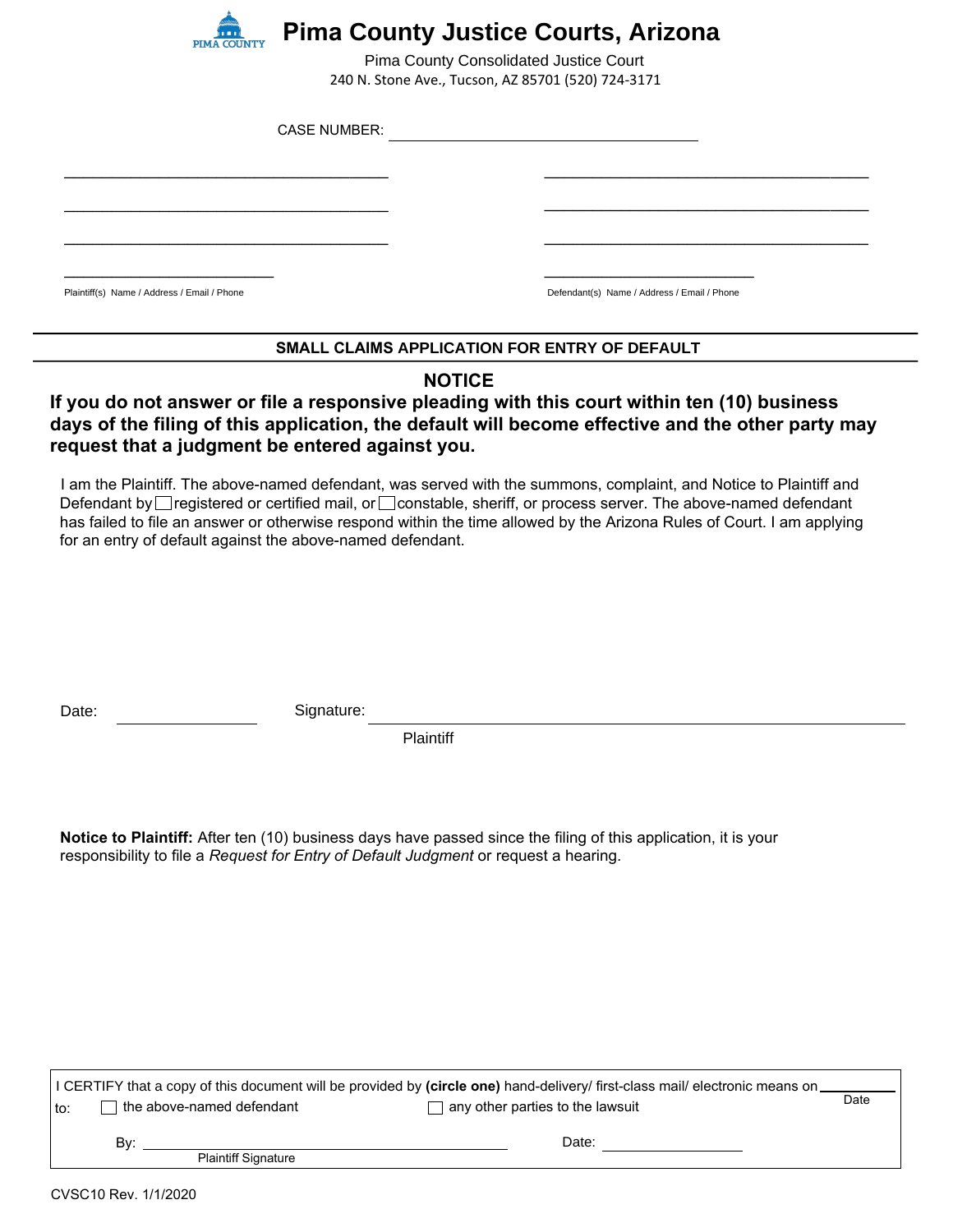

# **Pima County Justice Courts, Arizona**

240 N. Stone Ave., Tucson, AZ 85701 (520) 724-3171 Pima County Consolidated Justice Court

| <b>CASE NUMBER:</b>                                                                                                 |                                                                                                                                                                                                                                                                                                                                                                                                                                                                                                        |
|---------------------------------------------------------------------------------------------------------------------|--------------------------------------------------------------------------------------------------------------------------------------------------------------------------------------------------------------------------------------------------------------------------------------------------------------------------------------------------------------------------------------------------------------------------------------------------------------------------------------------------------|
|                                                                                                                     |                                                                                                                                                                                                                                                                                                                                                                                                                                                                                                        |
|                                                                                                                     |                                                                                                                                                                                                                                                                                                                                                                                                                                                                                                        |
|                                                                                                                     |                                                                                                                                                                                                                                                                                                                                                                                                                                                                                                        |
| Plaintiff(s) Name / Address / Email / Phone                                                                         | Defendant(s) Name / Address / Email / Phone                                                                                                                                                                                                                                                                                                                                                                                                                                                            |
|                                                                                                                     | SMALL CLAIMS REQUEST AND AFFIDAVIT FOR ENTRY OF DEFAULT JUDGMENT                                                                                                                                                                                                                                                                                                                                                                                                                                       |
|                                                                                                                     | I am the Plaintiff. I request that the court enter a default judgment against the above-name defendant who was served<br>with the summons, complaint, and Notice to Plaintiff and Defendant by Iregistered or certified mail, or Iconstable,<br>sheriff, or process server. The defendant has failed to file an answer or otherwise respond within the time allowed by the<br>Arizona Rule of Court. At least 10 court business days have passed since the Application for Entry of Default was filed. |
| The above-named defendant $\Box$ is in military service $\Box$ is not in military service.<br>Supporting facts are: |                                                                                                                                                                                                                                                                                                                                                                                                                                                                                                        |
| I am unable to determine whether the above-named defendant is in military service.                                  |                                                                                                                                                                                                                                                                                                                                                                                                                                                                                                        |
| The total amount is due and owing on my claim as of today's date:                                                   |                                                                                                                                                                                                                                                                                                                                                                                                                                                                                                        |
|                                                                                                                     | Principal \$______________                                                                                                                                                                                                                                                                                                                                                                                                                                                                             |
|                                                                                                                     | Costs \$                                                                                                                                                                                                                                                                                                                                                                                                                                                                                               |
| Interest \$                                                                                                         |                                                                                                                                                                                                                                                                                                                                                                                                                                                                                                        |
|                                                                                                                     | Total \$                                                                                                                                                                                                                                                                                                                                                                                                                                                                                               |
| mathematical calculation, AND (2) I have attached documents that prove my claim amount.                             | If I am requesting a default judgment without a hearing, (1) my claim is for a specific amount or can be determined by a                                                                                                                                                                                                                                                                                                                                                                               |
| If I am requesting an award of courts costs, I have attached a verified statement of costs.                         |                                                                                                                                                                                                                                                                                                                                                                                                                                                                                                        |
| each party who has appeared in the lawsuit and to each party in default.                                            | If I have included a proposed default judgment form, I have provided the court with stamped envelopes addressed to                                                                                                                                                                                                                                                                                                                                                                                     |
|                                                                                                                     | I declare under penalty of perjury that the foregoing is true and correct. Signed on the entitled and or entit                                                                                                                                                                                                                                                                                                                                                                                         |
|                                                                                                                     |                                                                                                                                                                                                                                                                                                                                                                                                                                                                                                        |
|                                                                                                                     |                                                                                                                                                                                                                                                                                                                                                                                                                                                                                                        |

|       |                                   | H CERTIFY that a copy of this document will be provided by (circle one) hand-delivery/ first-class mail/ electronic means on |      |
|-------|-----------------------------------|------------------------------------------------------------------------------------------------------------------------------|------|
| l to: | ∃ the above-named defendant       | any other parties to the lawsuit                                                                                             | Date |
|       | Bv:<br><b>Plaintiff Signature</b> | Date:                                                                                                                        |      |